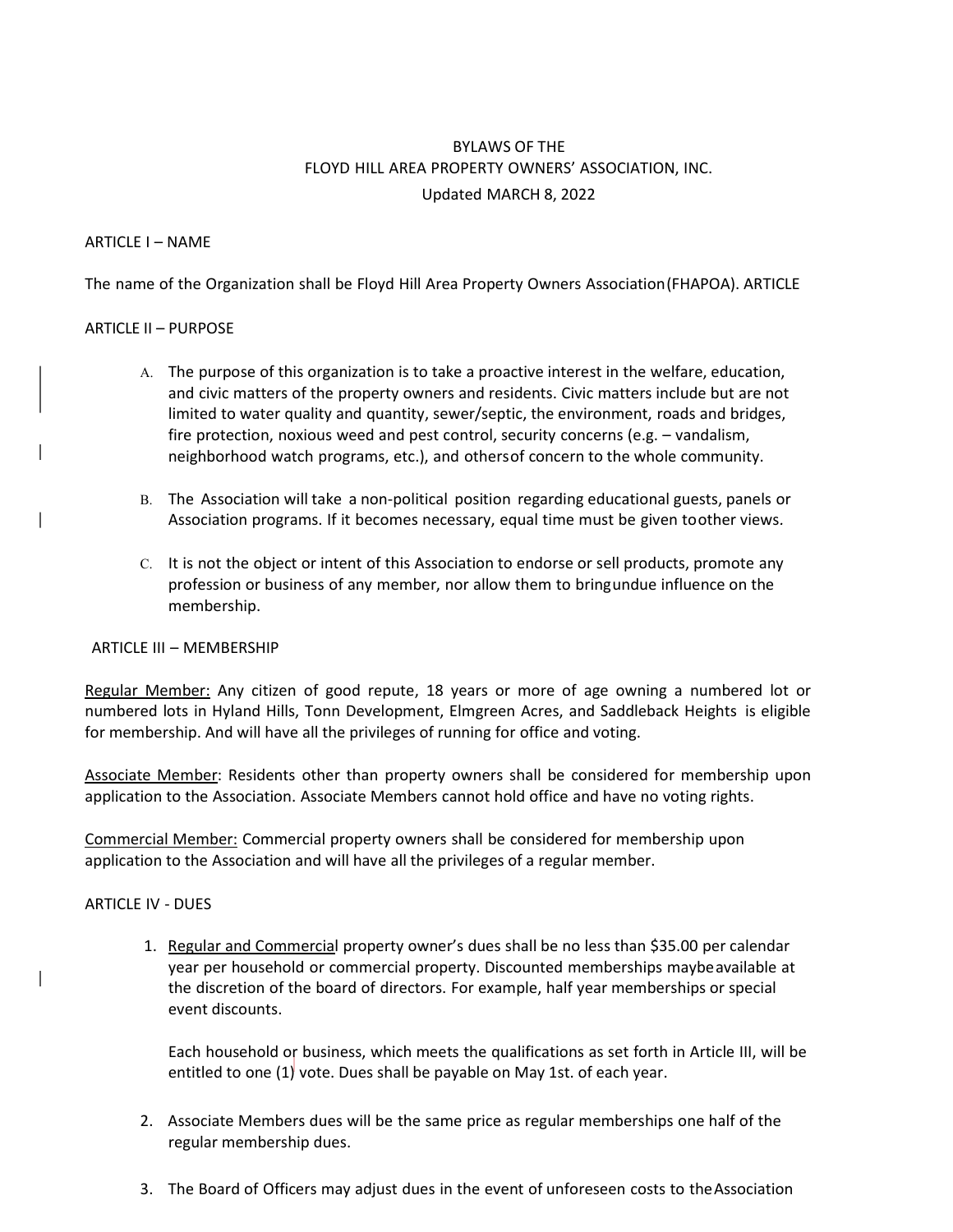## ARTICLE V – OFFICERS

- A. Eligibility: An officer of the Association must be an active, currently paid member. An active member is one who has been a current member a minimum of six (6) months, recommend they attend a minimum of three (3) Association meetings. Any officer or potential candidate for office who does not pay his/her dues on or before the May  $1<sup>st</sup>$  will be declared out of office or ineligible to run for office. At the discretion of the existing officers, an officer can go past their term limits if no one elseis available to run for the position or until a replacement is found.
- B. Duties of Officers:
	- (1) President: It shall be the duty of the President to preside at all meetings, name all special committees, name the Chairperson of standing committees and perform such other duties as usually pertain to the office of the President. They shall be a member ex-officio of all committees.
	- (2) Vice President: It shall be the duty of the Vice President to assist the President in his/her duties, to officiate in the absence of the President, and to perform other duties as usually pertains to his/her office.
	- (3) Treasurer: It shall be the duty of the Treasurer to:
		- Receive, record, and deposit in the Association's depository bank all the Association money received from members and creditors.
		- Pay all bills against the Association approved by a majority of Officers.
		- Keep a record of the amounts and purposes of disbursements, taking proper vouchers for the various items thereof.
		- For the purpose of validating checks, the signatures of the President, Vice President and Treasurer must be certified to the depository bank. All officers will have access to the account and only one signature is required.
		- He/she shall, at such times as the Association may direct or require, present for examination all books, papers, vouchers, etc., that may be necessary for the proper auditing of accounts.
		- He/she shall present at each meeting a monthly "treasurer's report" showing the condition of the funds of the Association.
		- He/she shall send out due bills and if deemed appropriate Prepare a budget for next year based upon plans of next year's board. The treasurer will be the registered agent of the association.
	- (4) Secretary: It shall be the duty of the Secretary to keep correct minutes of all meetings and send out appropriate notices of all meetings. The Secretary shall also: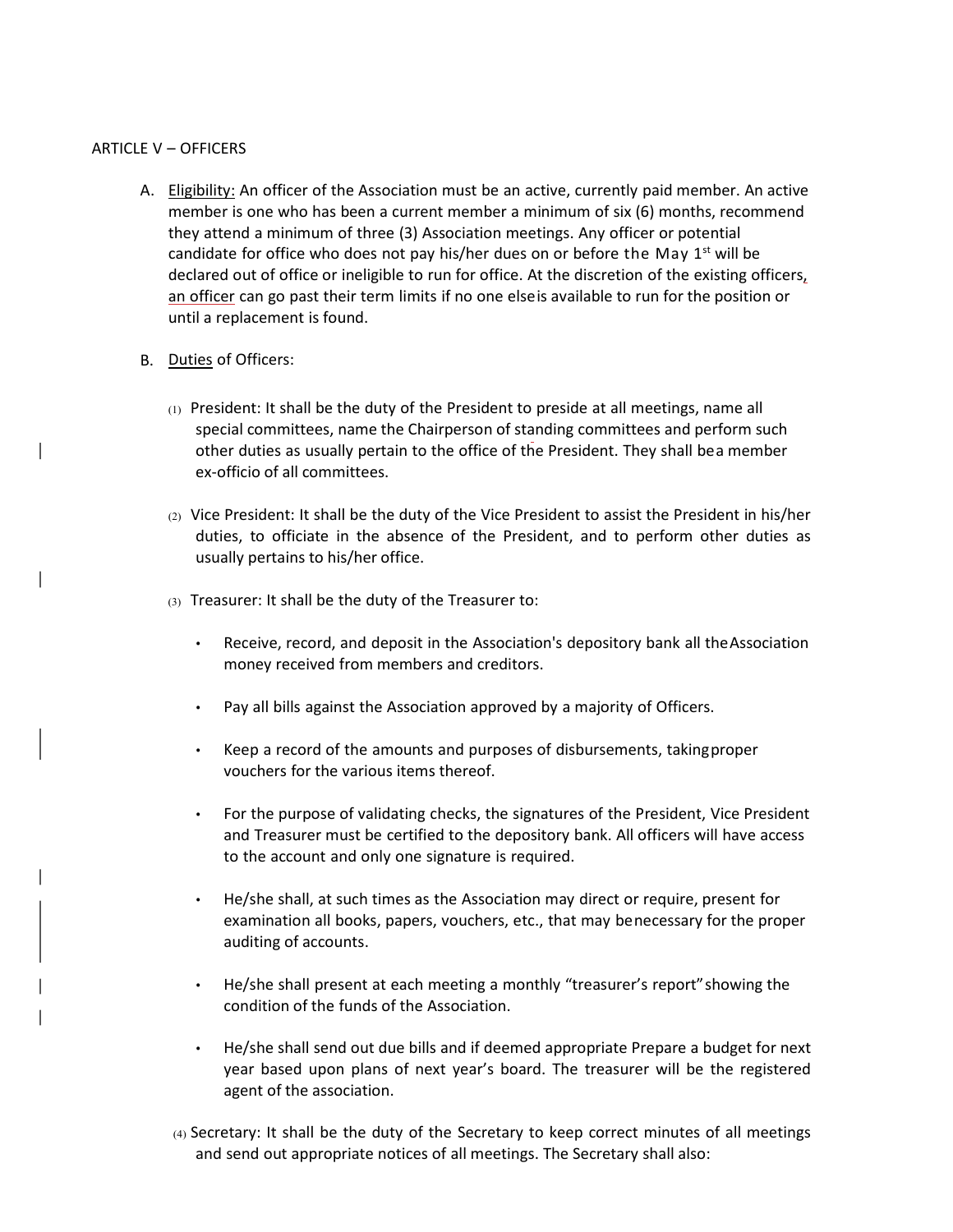- File and keep all records and communications.
- Keep accurate records of all Executive Committee votes, decisions, actions, and other official transactions that affect the financial solvency of the Association.
- Maintain the current association membership and mailing list for all members and track dues payment. If provided, this list will include street address, phone number and email address. Communications to members should be efficient, timely and cost effective and make use of the best available technology.
- Each May update the membership list as we receive membership dues for the new year
- Attend to all appropriate Association correspondence.
- Read at each meeting all bills and communications received or transmitted by the Association since the previous regular meeting.
- Post minutes of meetings on web site and or email to current members
- (5) Collectively: It shall be the duty of the Officers of the Association or Board of Directors to work together in a timely manner to notify members of the association of matters arising in the community that could affect our lifestyles. Each officer will have one vote on voting matters, (not one vote as a member and one vote as an officer)
- D. Election of Officers:
	- o At the regular meeting in August open nominations shall be accepted in writing prior to said meeting from the membership, or in person at said meeting. Existing officers who have served just one term in that position and are interested in running again may volunteer for reelection.
	- o All nominations shall require a seconded motion from an Association Member, this may be in writing or in person.
	- $\circ$  If no nominations are presented at the August meeting and/or specific officer positions do not have a nomination the Vice President shall develop a Nominating Committee to nominate for a full slate of officers to have at the next regular meeting for an election. If there is a lack of candidates (more than two of the four) the election will be postponed until a special meeting to elect officers.
	- $\circ$  In the October meeting, or special meeting if required, if three positions have candidates, then those candidates will be submitted to a vote by the membership via email for election of their respective positions.
	- $\circ$  An official ballot, shall be sent to each regular current paid member of the Association at least fifteen (15) calendar days prior to the October meeting. Ballots mailed out to each member must be returned to the Secretary prior to, or at the time of this election meeting (October) The election shall be by ballot. All ballots mailed in shall be counted and the ballots added to those cast at this meeting. A committee of members will be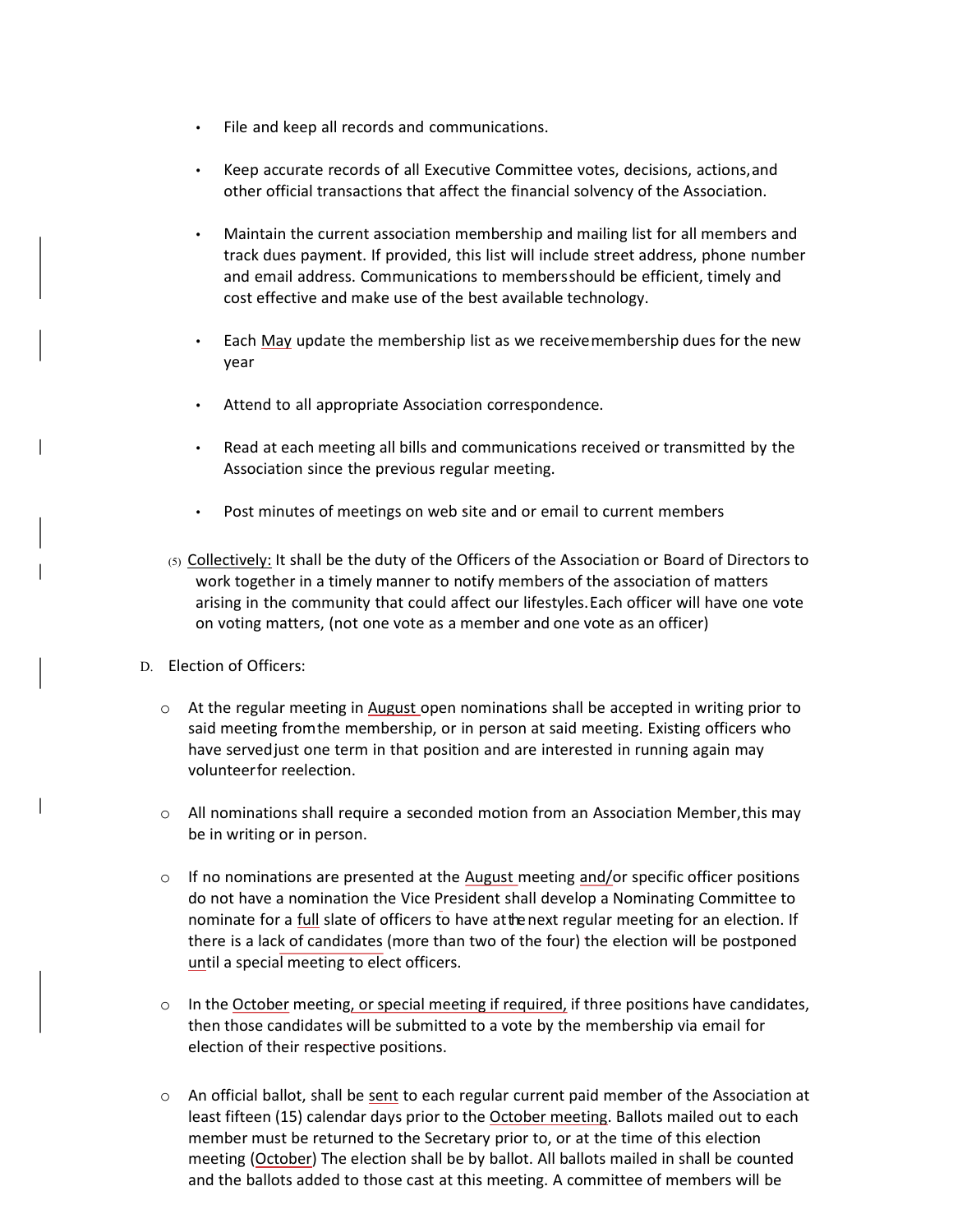appointed to count the ballots and determine the results at that October meeting unless the voting was postponed due to not having a majority of candidates.

- $\circ$  Vacancies: In case of a vacancy in any office other than that of the President, which shall be filled by the Vice President. Other positions can be filled by a nomination and seconded and a ballot shall be mailed to each regular current paid member of the Association at least fifteen (15) calendar days prior to the next scheduled meeting. Ballots mailed out to each member must be returned to the Secretary prior to, or at the time of the next scheduled meeting. All ballots mailed in shall be counted and the ballots added to those cast at this meeting.
- $\circ$  Tenure of Officers: All Officers of the Association shall hold office following their election for a period of one year, October to October, unless they are replaced. Any elected officer may succeed himself/herself in office, but his/her term shall not exceed a period of two (2) consecutive years. An existing officer can continue in their position if they have exceeded beyond their term limits if no one else is available to fill the position. This will be considered a temporary appointment. Under these circumstances the existing board should make all attempts to find someone to fill this position. This vacant position must be voted on by the members (see above vacancies for process)
- $\circ$  New officers will start their positions at the November meeting and continue to the next November meeting
- $\circ$  New officers will meet shortly after being elected to determine plans, goals and objectives for the upcoming year. Furthermore, the officers need to develop suggestions for a budget based upon plans, goals and objectives.
- $\circ$  New officers will be trained by the previous officers shortly after taking office Incoming officers should arrange with their outgoing counterpart for a time to meet and discuss transition to be done before November 1. The incoming officers should also meet before November 1 to determine plans, goals and objectives for the upcoming year. Furthermore, develop suggestions for a budget based upon plans, goals and objectives.

#### ARTICLE VIII – VACANCIES

A vacancy shall exist whenever an elected officer is absent from 4 consecutive meetings with cause deemed sufficient by the elected Board of Officers.

#### ARTICLE VI – MEETINGS

- A. Regular meetings shall be held at least four times per year. If necessary,
- B. the President can schedule special meetings in- between regular meetings to address specific and/or urgent items.
- C. It is the intent of regular meetings to provide a program at each meeting that would be beneficial to its membership. (i.e. fire mitigation demonstration, annual picnic, CDOT update, etc.)
- D. member can submit a request in writing to the President for a special meeting; however, it must be signed by at least ten (10) members. It shall be the duty of the President to call a special meeting within ten (10) days from the date of such request.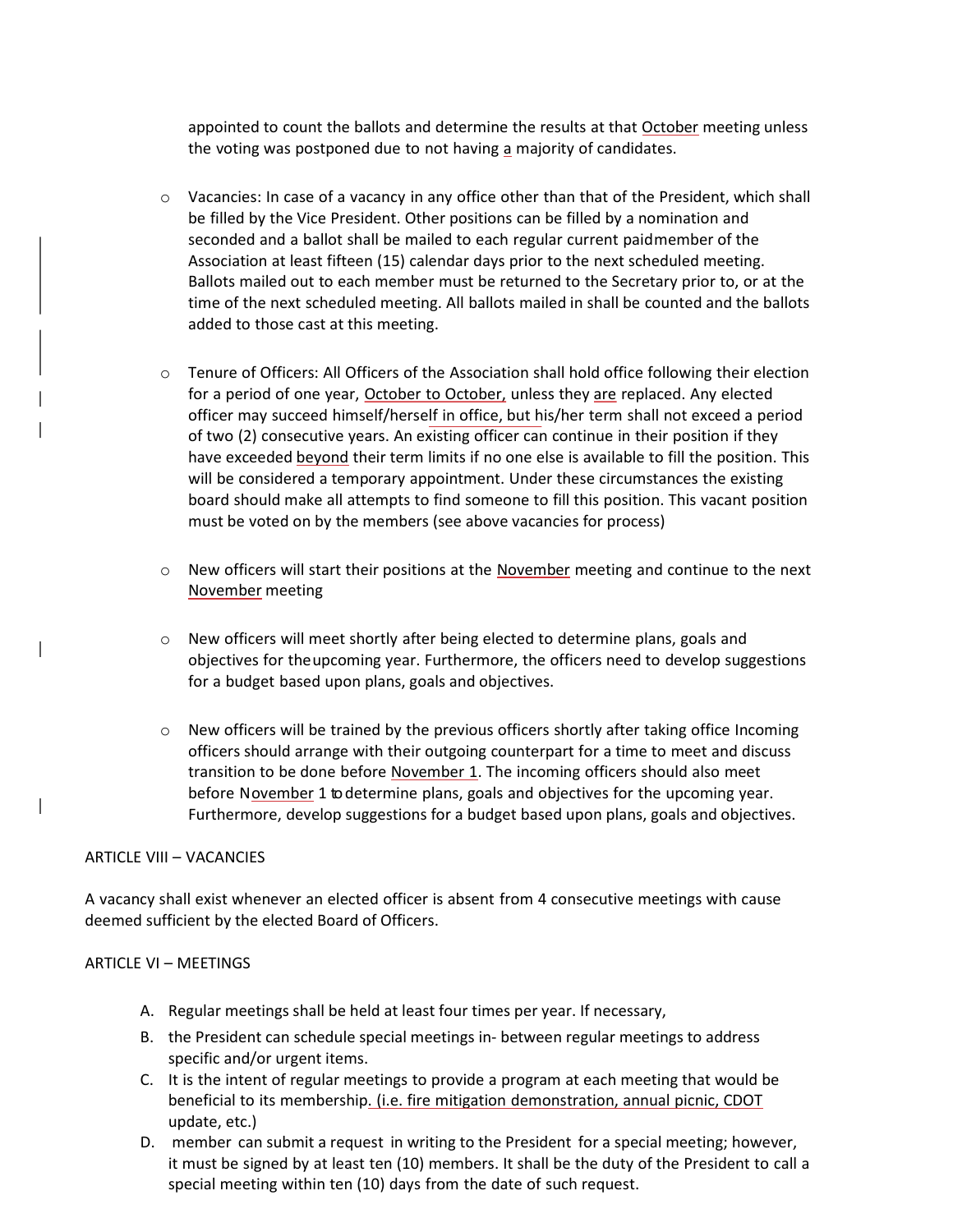## ARTICLE VII – QUORUM AND VOTE

A meeting Quorum will consist of at least three of the four Officers and three other paid members in good standing. It shall be the duty of the Officers to direct the business of the Assoc present recommendations that would best serve its interests; to consider matters r members; to act on all matters of importance and to approve all expenditures of the Association monies. An action by the Board of Officers shall be binding on the Association.

# ARTICLE IX – CHANGES TO THE BYLAWS

Any paid in full member of the Association may submit in writing to the President a request for changes to the bylaws. The president shall present submitted changes to the membership at a regularly scheduled meeting. If the membership approves said changes, a vote of the entire membership shall be initiated.

Changes to the Associations bylaws shall be by ballot. All dues paying Association members will receive a ballot either electronically or by mail, these ballots shall be returned to the Secretary prior to the due date shown on the Ballot. The ballot tabulations will then be presented to the Officers/ Executive Committee who will then present the results to the membership at a regular meeting.

## ARTICLE X INDEMNIFICATION

Any director or officer who is involved in litigation by reason of their position as a director or officer or chairperson by reason of their position as a director or officer or chairperson of this organization shall be indemnified and held harmless by the organization to the fullest extent authorized by the law it now exists or may subsequently be amended. (In the case of any such amendment, only to the extent that such amendment permits the organization to provide broader indemnification rights)

# ARTICLE X

Director and officer insurance will be provided for the officers, directors, and committee chairs. Limited to a minimum of \$500,000, and are subject to budget and financial restrains of the organization.

Liability insurance for events will be provided for certain events and are subject to budget and financial restrains of the organization

# ARTICLE XIII – MEETING RULES OF ORDER

- 1. Call to order
- 2. Reading and approving the minutes of the previous meeting
- 3. Reading communications and bills
- 4. Report of the Treasurer
- 5. Report of Executive officers
- 6. Report of Committee officers